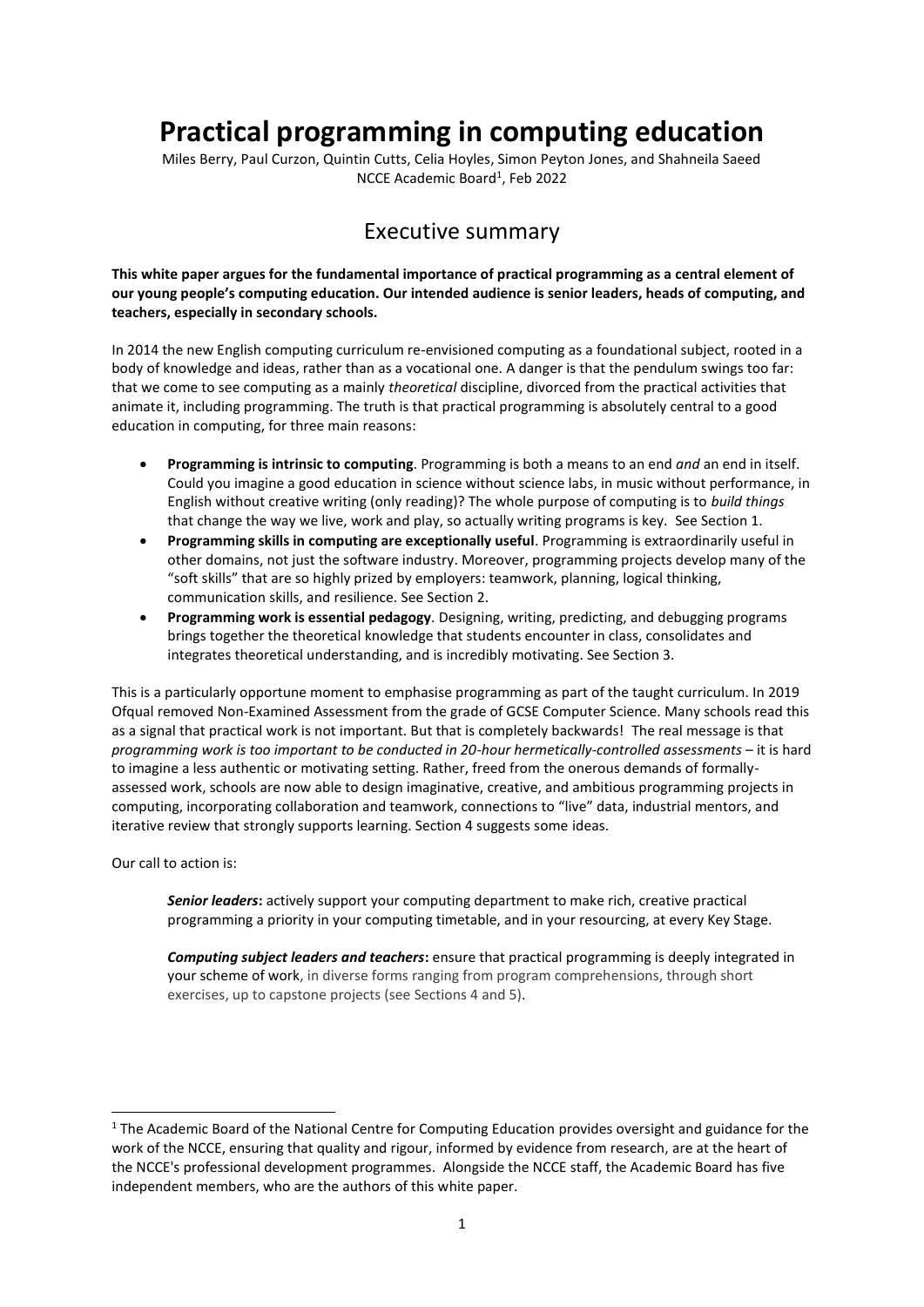## 1 Programming is intrinsic to computer science

The importance of programming is explicit in one of the four Aims o[f the National Curriculum for computing:](https://www.gov.uk/government/publications/national-curriculum-in-england-computing-programmes-of-study)

*All pupils can analyse problems in computational terms, and have repeated practical experience of writing computer programs in order to solve such problems.*

But why? Because **programming is not just a means to an end: it is a fundamental part of the subject itself**, just as music performance is fundamental to music, and writing is as fundamental to English as reading. A computing education without programming would be a dry eviscerated husk, shorn not just of motivation and enjoyment, but of intrinsic content.

The whole purpose of computer science is to help us build things. As [Fred Brooks put it:](https://www.cs.unc.edu/~brooks/Toolsmith-CACM.pdf) "the natural scientist *builds in order to study*; but the engineer *studies in order to build*". He goes on: "*I submit that by any reasonable criterion the discipline we call "computer science" is in fact not a science but a synthetic, an engineering, discipline. We are concerned with making things, be they computers, algorithms, or software systems."* In reality, computer science is both (and much more too). However, studying in order to build is a fundamental part.

So building things (programming) is not an optional add-on to the subject: it is a key raison d'etre of the subject itself.

Th[e Gatsby report on Good Practical Science](https://www.stem.org.uk/good-practical-science) makes the case for practical science in a similar way. For example, it says *"Experimentation gives science its identity. Science uses experiments to discover the realities underlying the world, and this practical approach seems to be as intrinsic to young learners as it is to professional researchers."* Th[e Ofsted Research Review on Science](https://www.gov.uk/government/publications/research-review-series-science/research-review-series-science#practical-work) makes a similar case: *"At its heart, science involves the study of the material world. Practical work therefore forms a fundamental part of learning science because it connects scientific concepts and procedures to the phenomena and methods being studied."*

Computer science can be considered as 'the silent C' in CSTEM, and it is through programming that the linkages with science, technology, engineering and mathematics are most strongly manifested.

- **Science**. Programming, and particularly debugging, embodies repeated experience of the scientific method: gathering information through observation, formulating a hypothesis, devising experiments to test it, refining the hypothesis, all in service of developing a better mental model of the system. Programming also makes possible new realms of scientific discovery ('computational science'). It also gives a new powerful way to do science that complements experimentation, that has revolutionised scientific method, for example, through simulation and virtual experiments, and through discovery via machine learning.
- **Technology**. Programming is also about acquiring mastery over technology through making the computer carry out your own instructions. In today's world much technology is digital technology, and thus owes its existence to programming. Only by understanding programming can a student deeply understand the possibilities and limitations of existing technology: how it could be better or modified to do new things, for example. Also often programming skills are needed to have mastery over technology: expert use of spreadsheets is one clear example, among many.
- **Engineering**. Programming, like engineering more generally, is concerned with making or building things, and whilst programs are less physically tangible than bridges or circuit boards, their impact on our lives is no less significant. Programmed artefacts are also often now a key part of engineered ones and are often used as a tool to do engineering. Engineering now relies heavily on programming.
- **Mathematics**. There are strong parallels between mathematical reasoning and computational thinking (the key skills underpinning programming). Polya's How to Solve It, whilst originally about mathematical problem solving, applies just as readily to computer programming today. The subject of Mathematics uses abstraction to represent real world things in mathematics, perhaps numerically, algebraically or as more complex structures. Similarly, programmers represent real world things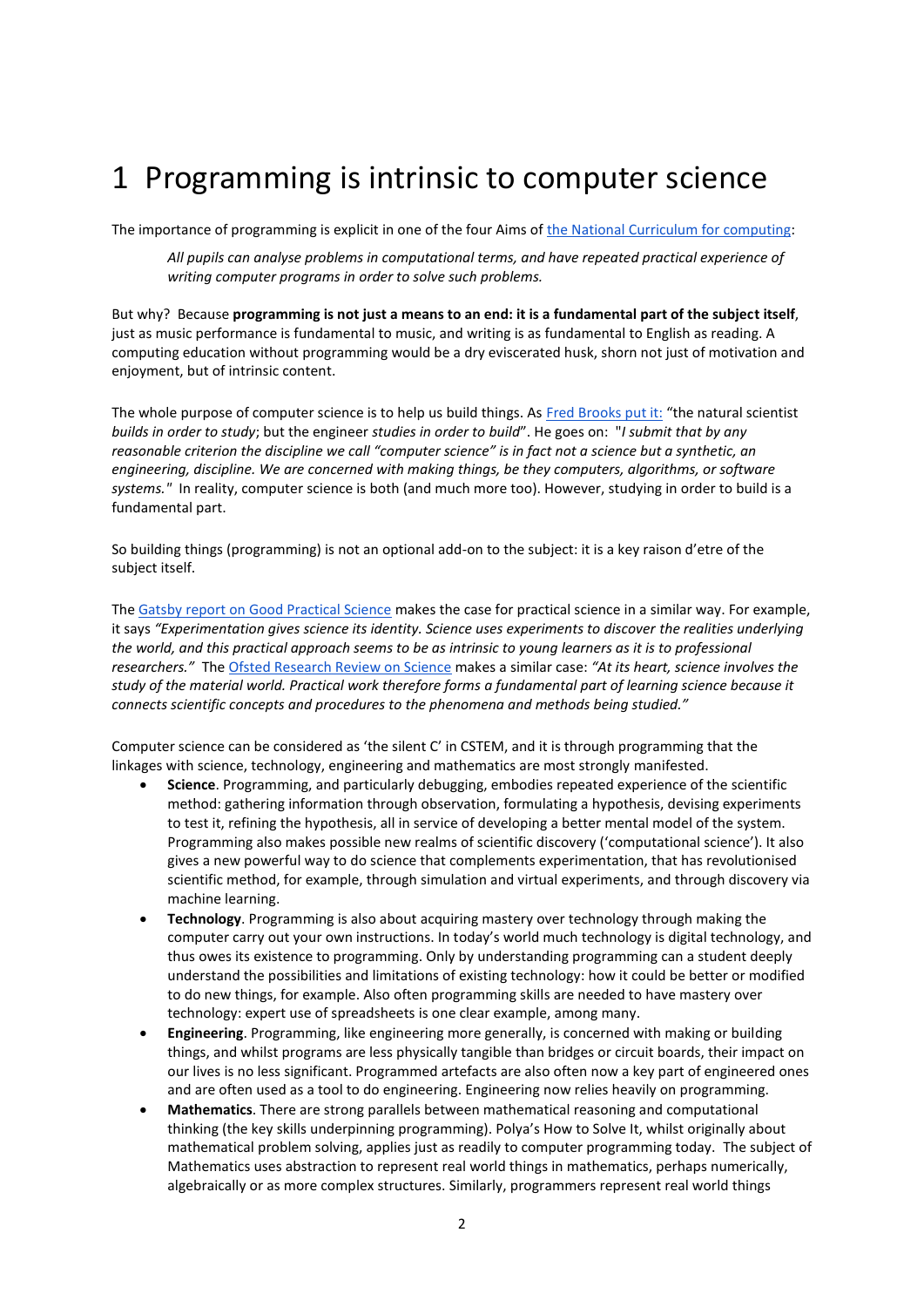(including text, images and sound) digitally, as code, or in data structures with their own properties and methods. Mathematical thinking and programming skills are complementary and the practice of each supports the other in deep ways. Programming can also be seen as mathematics in practice: a form of applied mathematics, turning underpinning mathematics into artefacts that do things in the world.

It's not just STEM subjects though! Programming links to, and is a useful skill, in the arts and humanities too (in fact all other subjects). For example:

- **English**. A key and often sadly neglected part of programming is that of documentation. Clear written explanations of what code does, and how, is vital to help limit the mistakes in large software systems and the maintainability of the code.
- **Design and Creativity**. Programming and other forms of practical work are inherently creative. Good design is an important part of good programming. It is good design of the user interface, for example, that makes a program usable (or not).
- **Social sciences**. A key step in developing software is to understand the problem you are solving first. As problems are often problems being solved for people, it is often the contexts of people and society that need to be understood. Social sciences methods such as interviewing people to understand their needs is key to real software development, for example.
- **Art**. The virtual world provides whole new mediums for creating art and whole new techniques for doing so. An artist who can program has a vast new toolset to work with, whether explicitly programming the artwork, developing programs that support doing so, or writing artificial intelligence programs that create the artworks themselves.

# 2 Programming teaches exceptionally useful skills

In school computing, we should aim to develop in learners the necessary knowledge and skills to be able to *use computing practically* in other areas of their lives, e.g. in other school subjects, in the jobs they will take up, or when studying other subjects at university. The practical programming that we argue is so essential in school lays the foundation for this practical use of the subject in all these other areas. For example:

- **Digital literacy**. Every child needs to be digitally literate, a confident and competent user of computer systems: the fourth aim of the [computing national curriculum.](https://www.gov.uk/government/publications/national-curriculum-in-england-computing-programmes-of-study) Programming underpins that competence, by giving the learner an accurate understanding of what is really going on, rather than just guessing and trying things randomly. It also gives an understanding of what is possible and when computer systems themselves are inadequate.
- **Further study**. Programming lays the foundation for higher study, at A level and beyond. Computation over large data sets is becoming pervasive in many subjects, and programming and modelling skills are increasingly *necessary*, rather than merely *desirable*, and applied in a range of school subjects.
- **The workplace.** Practical computing skills, especially programming, are enormously valuable when students later enter the world of work. Programming skills equip students for work in the tech sector, but are also highly prized across a huge range of other professions. This will only increase in the future.
- **Life.** As learners progress with their lives, they will ever more need to be able to both *do* and *understand* computing in order to be successful citizens. Great computational thinking, of value almost everywhere, will come from great programming experience.

**Programming projects develop teamwork, communication, logical thinking, and problem solving skills**. These are precisely the "soft skills" that are so highly prized by employers and others. Practical work in computing offers repeated opportunities to develop, exemplify and practise these skills.

**Programming informs critical judgement**. The experience of how hard it is to get a program right, and how subtle bugs can be, may help students to have more accurate and well-founded critical judgement about the application of computing. Knowing that the systems they are using may have bugs, or may be poorly designed and unnecessarily hard to use, engenders a very different attitude than the blind faith one sometimes sees,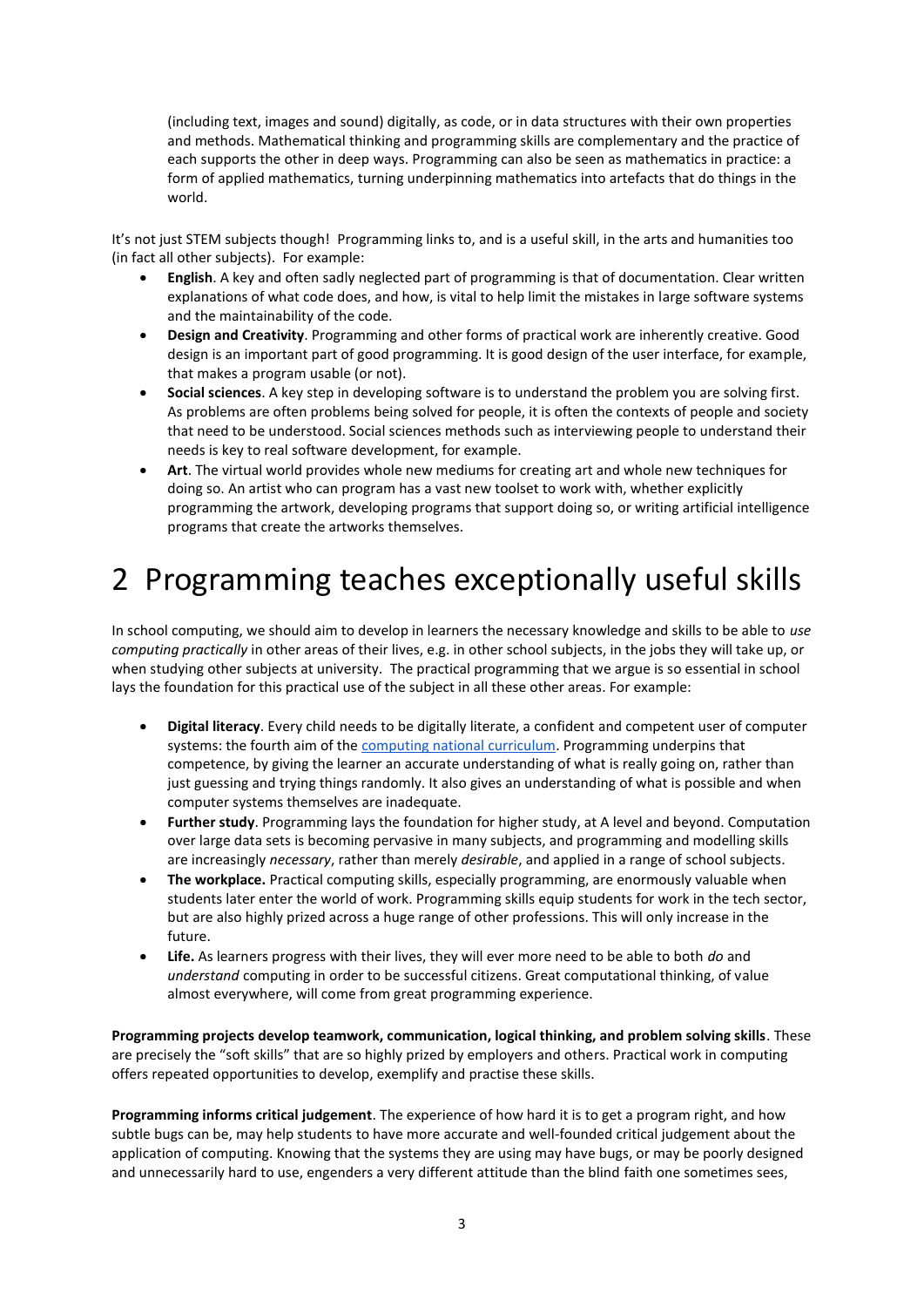and avoids the common refrain "I can't use computers" when the problem is that they are unusable. There have been a series of high profile cases in recent years, exemplified by the post office Horizon software scandal, where a computer system was blindly trusted over humans, leading to many innocent subpostmasters and mistresses being jailed with thousands of lives ruined. Such scandals would be far less likely if more people understood how easily programs can be fallible, and so were more critical in them rather than investing blind faith.

**Looking to the future.** In the professional world, computing is already changing not only *how we do science*, but *what science we do*; not only *how we do art*, to *what art we do*; and similarly in almost all subject disciplines. These profound changes in subject disciplines will increasingly appear at school level (as they have already in geography and design and technology, for example), and success will depend critically on students' digital competence.

## 3 Programming work is essential pedagogy

Programming gives an enormous boost to learning, both of computing itself, and other aspects besides. Indeed, it is indispensable in learning the theory of computing, both in terms of better understanding and getting better grades. Why?

- **Programming brings theory to life**. While some will love the subject for its intellectual beauty alone, academic computer science divorced from learning-by-doing can become for many a dry, unmotivated subject. The experience of deploying knowledge to solve problems illustrates and motivates that knowledge, and also consolidates it into a form that is actually retained. Practical building work is thus one very strong (if not the only) way to avoid the trap of turning an exciting subject into a boring, difficult one.
- **Programming is enormously motivating for some**. Learning is hard work, and learning to program can be very hard work, so it is incredibly helpful that programming is so rewarding. Getting their program to work powerfully motivates many students to learn, and gives them a sense of *ownership and agency* through solving a programming task they set themselves.
- **Programming can build confidence**. If they manage to develop strategies to solve new and unfamiliar problems, students can gain confidence, especially when the initial solutions may not work. To gain such benefits universally requires careful scaffolding.
- **Programming environments offer immediate, non-judgemental feedback.** If your program is wrong, it won't work, and the computer will tell you so, remorselessly, but non-judgmentally (and for certain kinds of mistakes immediately). It will give you the opportunity to form a hypothesis about what is wrong, devise experiments to verify that hypothesis, leading to understanding the cause of the bug and a path to fixing it.
- **Programming consolidates learning**. When doing practical programming work students repeatedly draw on, and give concrete form to, knowledge and ideas learned in class. It involves them actively processing the material (in semantic wave terms doing unpacking and repacking activity themselves, Maton, 2013). Learning by doing in general, and practical work (so programming) in particular, is a vital part of this activity. This unpacking/repacking process consolidates learning, both through working with concrete examples linking theory and practice, repetition and through giving the ideas a practical context. It leads to deep rather than shallow understanding.
- **Programming develops a learner's initiative and creativity**. Much of school work is closed-form: learn this knowledge. Well-scaffolded practical work can put the student in the driving seat, inviting them to create systems or programs that have never before existed. Their solutions can be eyeopening.

Although practical programming is not formally assessed outside exams as a part of the grade for GCSE Computer Science, students who have the opportunity to engage in well-scaffolded practical work are likely to get much better grades in written exams than students who do not: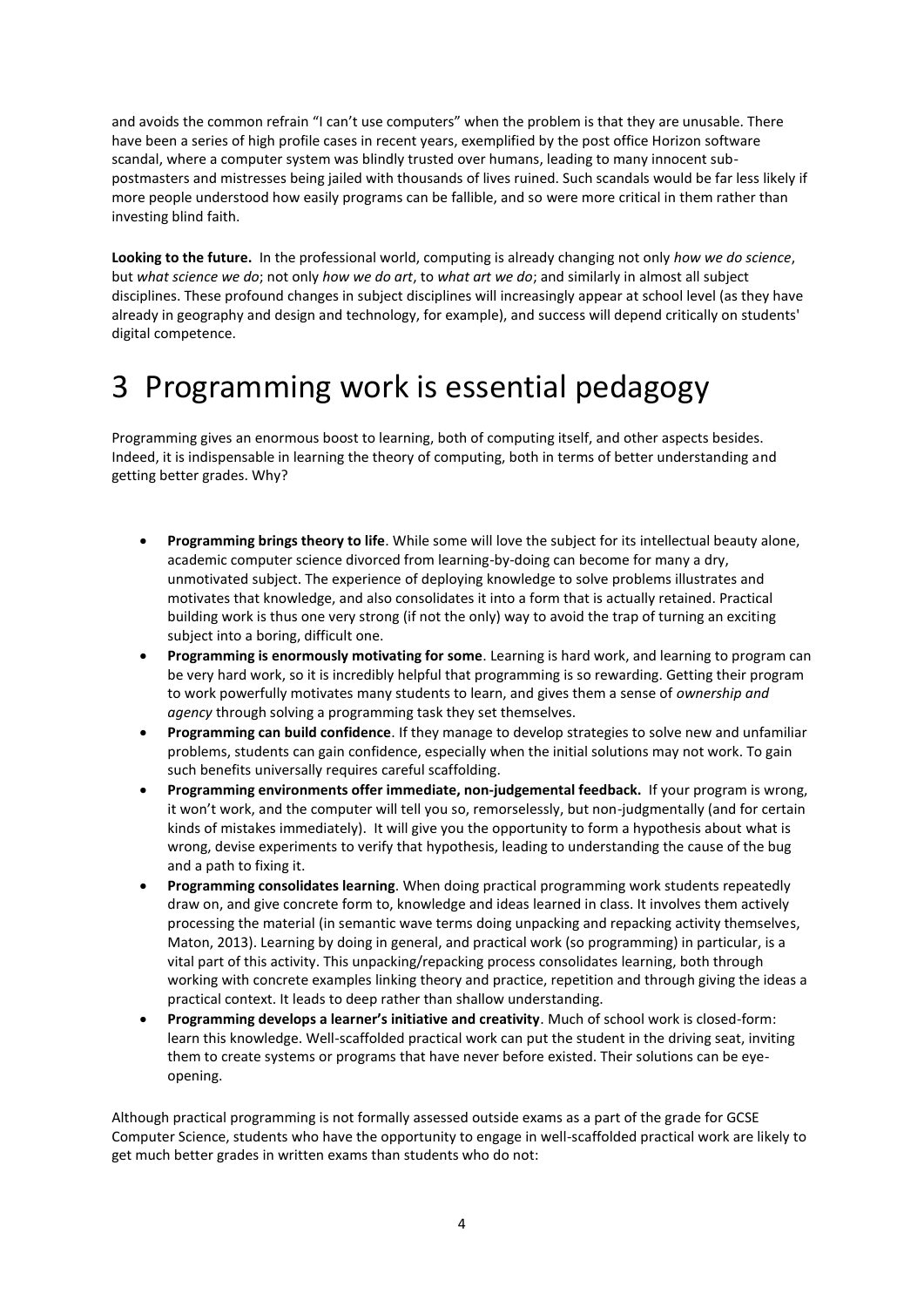- Firstly, practical programming promotes good learning, as discussed earlier, and good learning leads directly to good grades in written exams.
- Secondly, it is an explicit goal of the awarding organisations to design *written exams that are hard to do well in, without extensive experience of programming*. This is much more possible in computing than it is to do the equivalent in (say) natural science. For example, if a question asks a student to predict what a particular code fragment will do, they are much more likely to succeed if they have had plenty of experience of reading and writing code themselves.

We are not arguing that computing should be taught only, or even primarily, through practical programming work. Theory is important as well as practice. Deep conceptual understanding underpins practical skills as well as vice versa. Program comprehension is important as well as program development. A balance is essential.

Nor are we arguing that all practical work in computing should take the form of programming: computing can also be enriched by many other forms of practical work across all areas, such as unplugged activities, physical computing, debates, competitions, digital media, and the like. Rather, we have chosen to address programming specifically in this paper, both for its singular importance, and to maintain a sharp focus.

## 4 What good practical work looks like

Practical programming should be an engaging, motivating and authentic experience. For example, in addition to core tasks concerned with learning the basics:

- Pupils can engage in **tasks that they find personally relevant**, perhaps basing these on their interests outside of school or on topics from other subjects they are studying.
- They can **collaborate** with one another or with others, including adult mentors both within and outside the school.
- They can do **independent research** using the web, incorporate others' code or ideas into their own programs and get advice or feedback from external mentors.
- They can develop programs or systems to solve **real-world problems** relevant to others in their communities. They may even in doing so form the foundations of a start-up company or career.
- They can **share their work with a wide audience**, both to others in the school, but also to a global audience, so gaining prestige and confidence.
- They can **develop their knowledge** of a particular programming language beyond the narrow scope of an exam specification.
- For those who have already achieved competence in a first programming language, they can go on to develop knowledge of multiple programming languages and paradigms, so **deepening and generalising their understanding** of constructs.

A rich experience of practical programming takes time, and requires support from teachers and school leaders. However, freed from the requirement for controlled conditions, project work can now be done in the pupil's own time, perhaps as a regular homework task or as open ended tasks during school holidays. It can also be done just for fun as a hobby at home or in clubs in ways that contribute directly in terms of skills and knowledge to the ultimate assessments.

### 4.1 What is "practical programming"?

Programming, or coding, is often thought of as "starting from a blank sheet of paper, write a program to do this task". But actually there is a much richer space of practical work in programming, including

• **Simply experimenting with the medium**. Programming environments like Scratch make it easy to try things out in a playful, exploratory way: "I wonder what happens if I press that button/drag that shape?". At this stage the goal is to experiment, gain confidence that nothing bad will happen, and to gain intuition about what happens.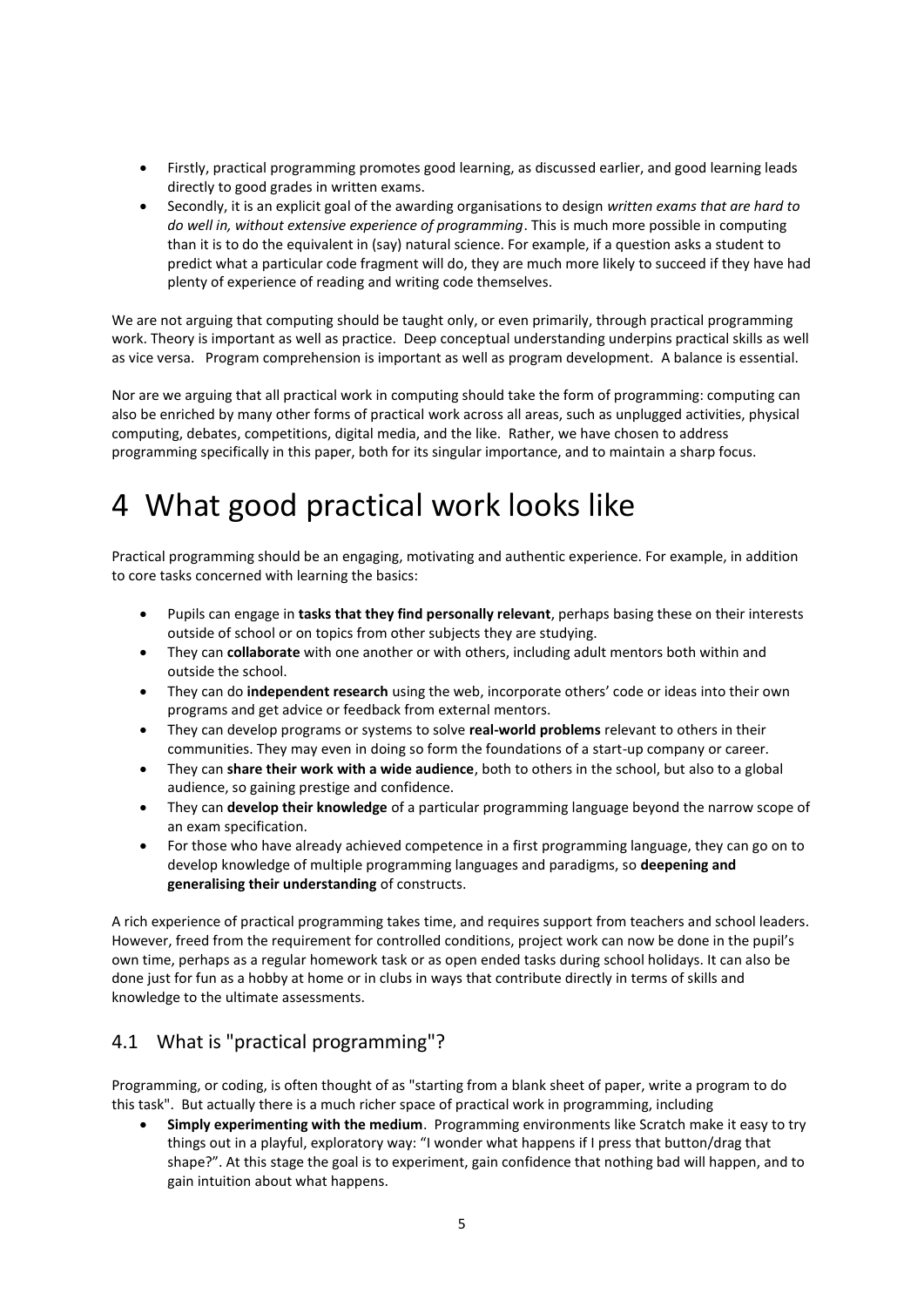- **Run a program, and work out what causes it to do what it does**. A good way to start learning is to teach yourself. Have pupils take small programs you provide and run them, see what they do and then try to work out what line causes certain effects to happen. For example, when you run the program, it prints "Hello World". Which specific line actually causes that to happen? Why print that rather than something else? Another program asks for the pupil's name, then greets them by name. Which line made it stop and wait for them to type something in. How did what they typed then end up being printed in the greeting? What causes a monster to appear? What makes it a red monster? This is a good precursor to making changes …
- **Copy an existing program, run it, and then start** *making small changes* **to it**. The program solves the "blank sheet of paper" problem. Some changes are limited but fun (e.g. change the colour of the monster). As confidence builds, pupils will become more ambitious (e.g. can we have more than one monster?).
- *Predict* **what a program does**. One important aspect of computational thinking is to be able to predict what a program will do. For simple, straight-line programs (i.e. a simple sequence of instructions) this is pretty easy; the more complicated the program, the harder it gets. But at every level the ability to reason logically about the program is key. After making the prediction run it to see if you were right. If you were then it confirms in part your understanding. More importantly, if not, then this tells you something important about things you do not understand, such as identifying misconceptions about the way concepts work. As with science it is when predictions are wrong that most is learnt!
- *Predict* **what a change will do**. A variation of the above is to predict what effect a *change* to the program will have. This needs to be founded on a good understanding of what it does originally. Uncaught bugs often arise from changes where the consequences were not understood by the programmer (for example much of the US telephone network crashed in 1990 with 75 million calls unanswered because of a change made to 6 lines of code out of millions to improve it). Thinking up small changes and predicting what they will do is a powerful way for pupils to *actively* experiment with their understanding of new concepts.
- *Test* **a program thoroughly to check it is working properly.** Take a program and ensure it always works. Programs often appear to work when run but bugs are hidden waiting to be triggered when certain things are input. Creating and following a test plan (e.g. ensuring all branches are tested, checking what happens with extreme values or unexpected values is a skill in itself).
- *Debug* **a program that is not working properly.** For example, if you want to draw a square with a floor turtle, you might forget to put the pen down, so the turtle crawls around but doesn't draw anything. Debugging always involves coming up with a guess (or hypothesis) about what is going wrong, performing experiments to confirm the guess, and making a change that you predict will fix it.
- *Explain to someone else* **how/why your program works**. The simple act of explaining your program often reveals latent bugs in it, potential simplifications to your code, and reveals misconceptions or misunderstandings. It also deepens understanding of concepts. A variation of this (part of 'pair programming') is to write a program in pairs, with one person (the 'driver') at any time doing the typing with the other (the 'navigator') deciding and explaining what to write and why. The navigator must convince the driver that what they are suggesting is both sensible and correct. This gives the driver the chance to point out issues and ask for better explanations where things are unclear. Requiring the navigator to do this helps both gain a deeper understanding and improve their skills.
- *Read* **a program and figure out its purpose**. For example

#### $T := 0$ ; for  $I = 1..N$  {  $T := T+I$  }

You could talk about loops and variables, but an experienced programmer would say "oh, that just adds up the numbers between 1 and N, and puts the total in T". That is, she has worked out the *purpose* of the code, rather than just following the individual steps it takes.

- **Starting from an idea of what you want your program to do,** *write a program from scratch* **to do it**. This involves specification, design, abstraction, implementation, testing, and debugging.
- *Iteratively develop a large program: modify a large program to do more*. This involves repeatedly understanding the existing program and making changes. It may involve adding new functionality, so you extend what it does while ensuring the old behaviour still works correctly. It could involve modifying that existing behaviour to do some more complex and useful variation (eg so that it does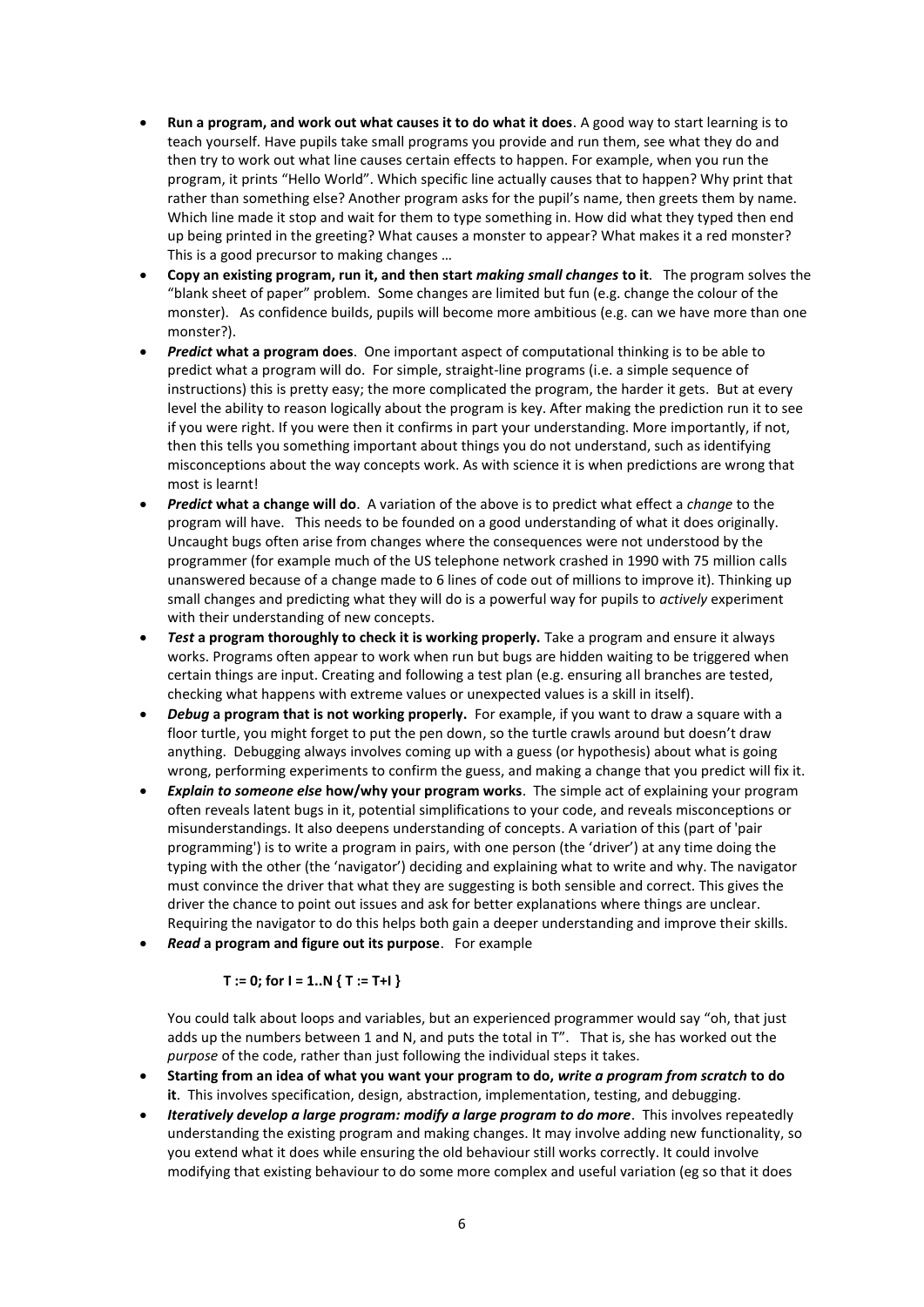the same thing faster). This is also the basis of iterative development - a key and critical way to develop large programs, where a series of versions are created that each are ensured to work before moving to the next. In this case it may be the programmers own work that is being developed. It is an important programming skill to develop in its own right.

### 4.2 Reviewing your provision for practical programming

In reviewing your approach to practical programming, at every key stage, the following questions may be useful. Different things may work for different schools; there are no silver bullets!

#### **Responding to the individual learner**

How are you adapting programming work to the needs and interests of individual pupils?

- Do pupils have a choice over the context for practical work?
- Does practical work allow some opportunities for creative expression?
- How are you, or teachers in your department, helping pupils who would otherwise struggle?
- What support is in place to allow students to work at their own pace, repeatedly building solid foundations before moving on to concepts that build on them?
- How are you/ your teachers challenging pupils who would otherwise find typical projects trivial?
- What support is offered for those with special educational needs and disability (SEN/D)?

#### **Working with others**

- Does your practical work involve teamwork?
- Do stronger students have the opportunity (and the incentive) to help weaker ones? Is their support constructive to learning (eg teaching to debug) rather than destructive (eg giving code answers or taking over the keyboard)?
- Can pupils explain (to you and to others) what they've done, and how they did it? Are they documenting their code so that others could read and understand it?
- Are you making use of mentors from local employers / universities?
- Is there an audience for pupils' work?

#### **Process**

- Is the practical work well scaffolded? Are you offering guidance about what to do, in what order, to help your pupils past the "blank sheet of paper" problem? Are they using standard algorithms, design patterns and development approaches?
- Are students working in a way so they do not overreach themselves, so that they master individual concepts in practice before moving on to incorporating more complex concepts in their work. Are they creating complex artefacts that they have little hope of getting to work, before doing any work to see if they do? If they are, how are you ensuring they step back and take smaller steps?
- Do you have a timely way to identify and fix basic misconceptions that act as a barrier to progress?
- What happens when pupils' programs don't work? Have they been provided with a good understanding of different kinds of errors, and strategies for testing and debugging their code from the outset? Do they show perseverance when faced with challenges? How do you deal with learned helplessness?
- Do you offer in-flight formative feedback to your students about their practical work, to help them over obstacles?
- Are pupils thinking about the design of their program, how to solve problems or develop their projects before they start programming?
- How can pupils tell if they have succeeded with their practical work? What feedback will they receive? Who will provide this? Is such feedback available only at the end or in stages throughout?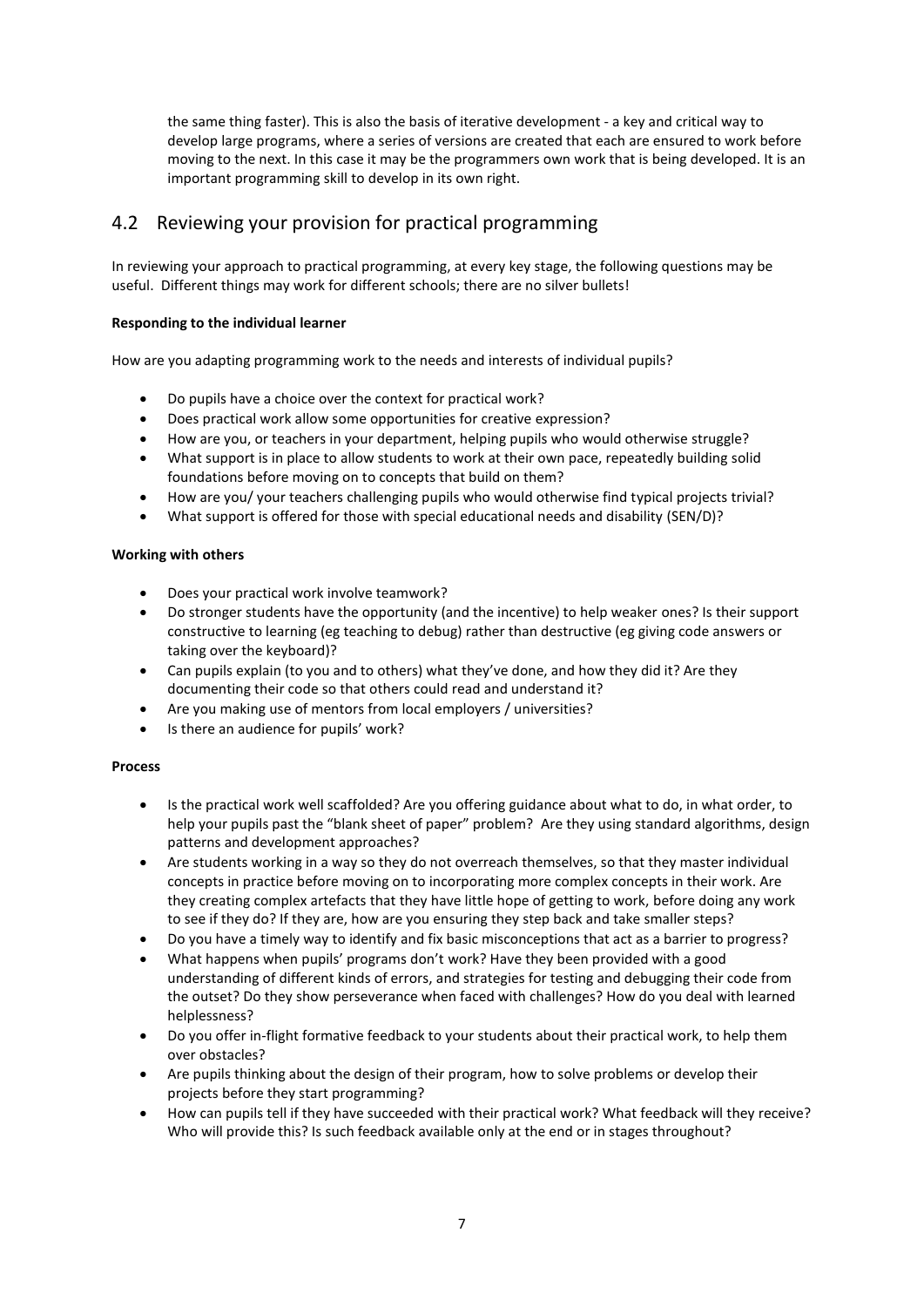- Are there opportunities for pupils to learn new programming ideas independently? How do you avoid their developing misconceptions if they do? How do you ensure they do not use code or techniques found on the Internet that they do not understand?
- How do you support pupils to manage their time in an extended project? Are you using any approaches from software engineering, such as iterative development or sprints?
- Is practical programming helping pupils to acquire fluency in a particular programming language and a particular paradigm?

## 5 Going deeper

If you want more ideas to dip into, for how to turn a general intention to offer rich practical work into a practical reality, there are many resources to help. Here are some suggestions, many written by or contributed to by the authors of this white paper, and upon which much of the argument here is based.

### 5.1 Tips and principles available on the web

The questions in Section 4 may feel daunting, depending on your experience, in teaching. However, there is lots of advice in the form of more detailed tips and principles with respect to answering these questions both specifically and in general. Here are some places to start, whatever your level of experience.

- [How we teach computing,](https://blog.teachcomputing.org/how-we-teach-computing/) a set of twelve principles for teaching computing from the UK National Centre for Computing Education (NCCE). Points range from the importance of program comprehension to the need for students to do unpacking and repacking activity. Most are backed up with quick read sheets that go into the points made in much more detail, but in a very practical way.
- [Predict, Run, Investigate, Modify and Make \(PRIMM\)](https://raspberrypi-education.s3-eu-west-1.amazonaws.com/Quick+Reads/Pedagogy+Quick+Read+11+-+PRIMM.pdf). This NCCE quick read is a short overview of a popular approach to structuring lessons in programming, backed by research. The separate steps represent different stages of one or more lessons. It promotes discussion about how programs work, and encourages reading of code before writing, so combines several of the suggestions outlined above.
- [Teaching London Computing's "](https://teachinglondoncomputing.org/learning-to-learn-to-program/)Learning to Learn to Program". These web pages provide practical tips for both teachers and students over what matters most when learning (so teaching) programming. Advice ranges from the importance of believing your students can get better to the importance of setting up a learning environment with quick and frequent feedback, all with specific practical tips.
- [CS Teaching Tips.](https://www.csteachingtips.org/) The goal of this project, led by Colleen Lewis was to document and disseminate effective computer science teaching practices. They offer 1300+ "tips", many backed with videos, and categorised by topic, such as Scratch, or classroom management.
- [Miles Berry's 14 principles of practical programming,](http://milesberry.net/2021/11/practical-programming/) focussed on upper secondary projects. This includes suggestions ranging from how to approach debugging positively to the importance of explanations.
- [Ten quick tips for teaching practical programming,](https://journals.plos.org/ploscompbiol/article?id=10.1371/journal.pcbi.1006023) Brown & Wilson 2018. Research from educational psychology suggests that teaching and learning are subject-specific activities: learning programming has a different set of challenges and techniques than learning physics or learning to read and write. Computing is a younger discipline than mathematics, physics, or biology, and while there have been correspondingly fewer studies of how best to teach it, there is a growing body of evidence about what works and what doesn't. This paper presents 10 quick tips that should be the foundation of any teaching of programming, whether formal or informal.
- [Why we should teach our children to code,](https://helloworld.raspberrypi.org/issues/10) Peyton Jones, Hello World Oct 2019 (page 62ff). This article was a direct response to Andreas Schleicher (Director of Education at OECD)'s question "Should schools teach coding?".